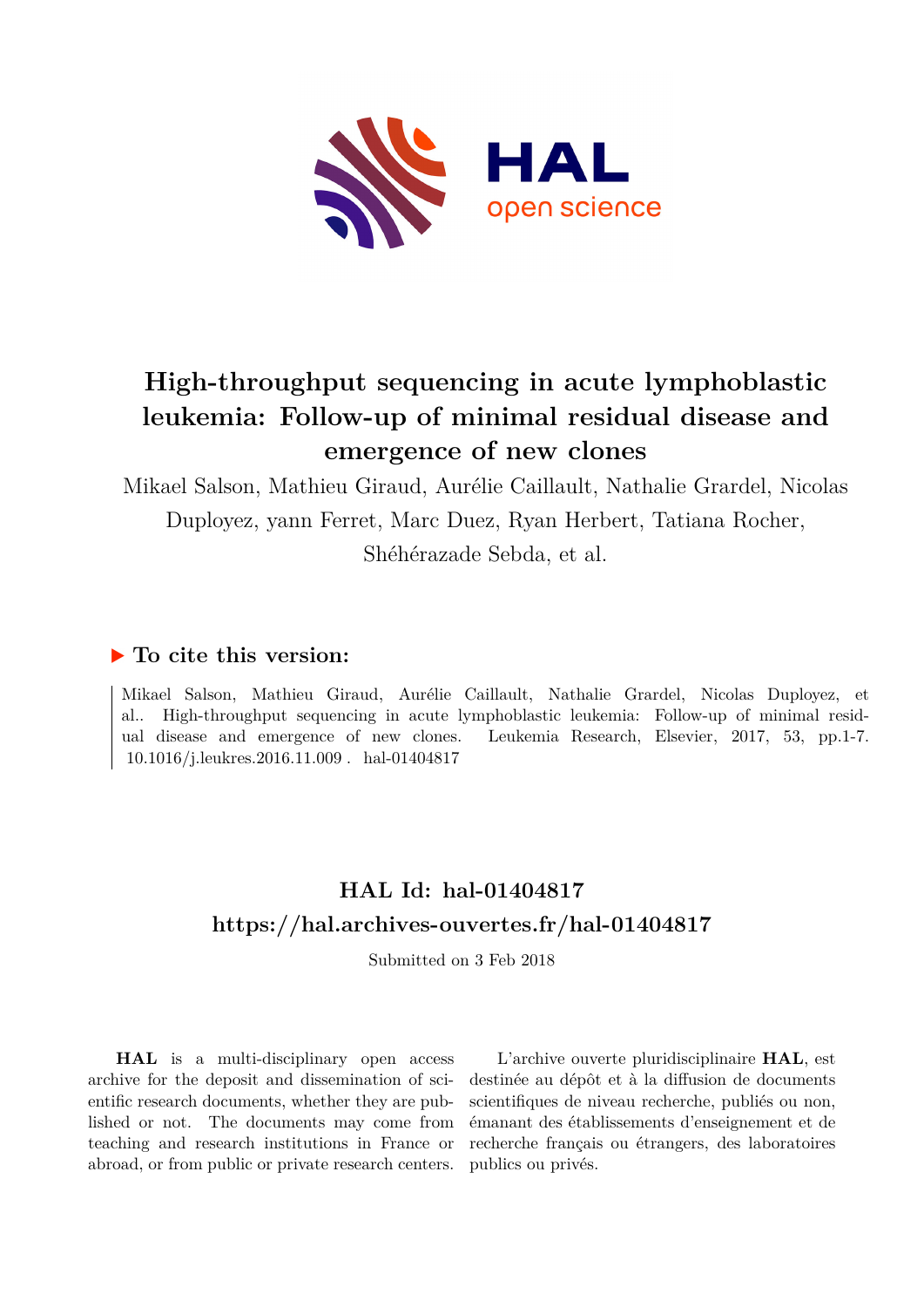# **High-throughput sequencing in acute lymphoblastic leukemia: Follow-up of minimal residual disease and emergence of new clones**

Mikaël Salson $^{1\star}$ , Mathieu Giraud $^{1\star}$ , Aurélie Caillault $^{2\star}$ , Nathalie Grardel $^{2\star}$ , Nicolas Duployez $^2$ , Yann Ferret $^2$ , Marc Duez $^3$ , Ryan Herbert $^1$ , Tatiana Rocher $^1$ , Shéhérazade Sebda $^4$ , Sabine Quief $^4$ , Céline Villenet $^4$ , Martin Figeac $^{\rm 4,5}$ , Claude Preudhomme $^2$ 

> *Final accepted manuscript, as published in Leukemia Research 53 (2017) 1–7* <http://dx.doi.org/10.1016/j.leukres.2016.11.009>

#### *Abstract*

### *Highlights*

- Repertoire Sequencing (RepSeq) gives a deep insight of leukemic lymphoid populations.
- High-throughput sequencing identifies new emerging clones at the time of relapse.
- Clones of low abundance at diagnosis may become relapsing clones.
- The Vidjil software enables both automated and interactive analysis of RepSeq data.

*Minimal residual disease (MRD) is known to be an independent prognostic factor in patients with acute lymphoblastic leukemia (ALL). High-throughput sequencing (HTS) is currently used in routine practice for the diagnosis and follow-up of patients with hematological neoplasms. In this retrospective study, we examined the role of immunoglobulin/T-cell receptor-based MRD in patients with ALL by HTS analysis of immunoglobulin H and/or T-cell receptor gamma chain loci in bone marrow samples from 11 patients with ALL, at diagnosis and during follow-up. We assessed the clinical feasibility of using combined HTS and bioinformatics analysis with interactive visualization using Vidjil software. We discuss the advantages and drawbacks of HTS for monitoring MRD. HTS gives a more complete insight of the leukemic population than conventional real-time quantitative PCR (qPCR), and allows identification of new emerging clones at each time point of the monitoring. Thus, HTS monitoring of Ig/TCR based MRD is expected to improve the management of patients with ALL.*

**Keywords:** Acute Lymphoblastic Leukemia, Minimal Residual Disease, Follow-up, Repertoire Sequencing, Bioinformatics

 $1$  CRIStAL UMR 9189 CNRS, Université de Lille and Inria Lille, Lille, France; <sup>2</sup> CHU Lille, Department of Hematology, Université de Lille, France; <sup>3</sup> School of Social and Community Medicine, University of Bristol, Bristol, UK; <sup>4</sup> Univ. Lille, plateforme de genomique fonctionnelle et structurale, F-59000 Lille, ´ France;<sup>5</sup> CHU Lille, Cellule bioinformatique, plateau commun de séquençage, F-59000 Lille, France

<sup>?</sup> These authors contributed equally.

Co-corresponding authors: contact@vidjil.org (M. Salson and M. Giraud), aurelie.caillault@chru-lille.fr (A. Caillault), nathalie.grardel@chru-lille.fr (N. Grardel), claude.preudhomme@chru-lille.fr (C. Preudhomme).

Conflict of interest: None to report.

*Cet article est diffus´e librement selon les dispositions de l'article* L533-4 du Code de la Recherche créé par la loi pour une République *Num´erique du 7 octobre 2016.* This publication is freely distributed according to the French law.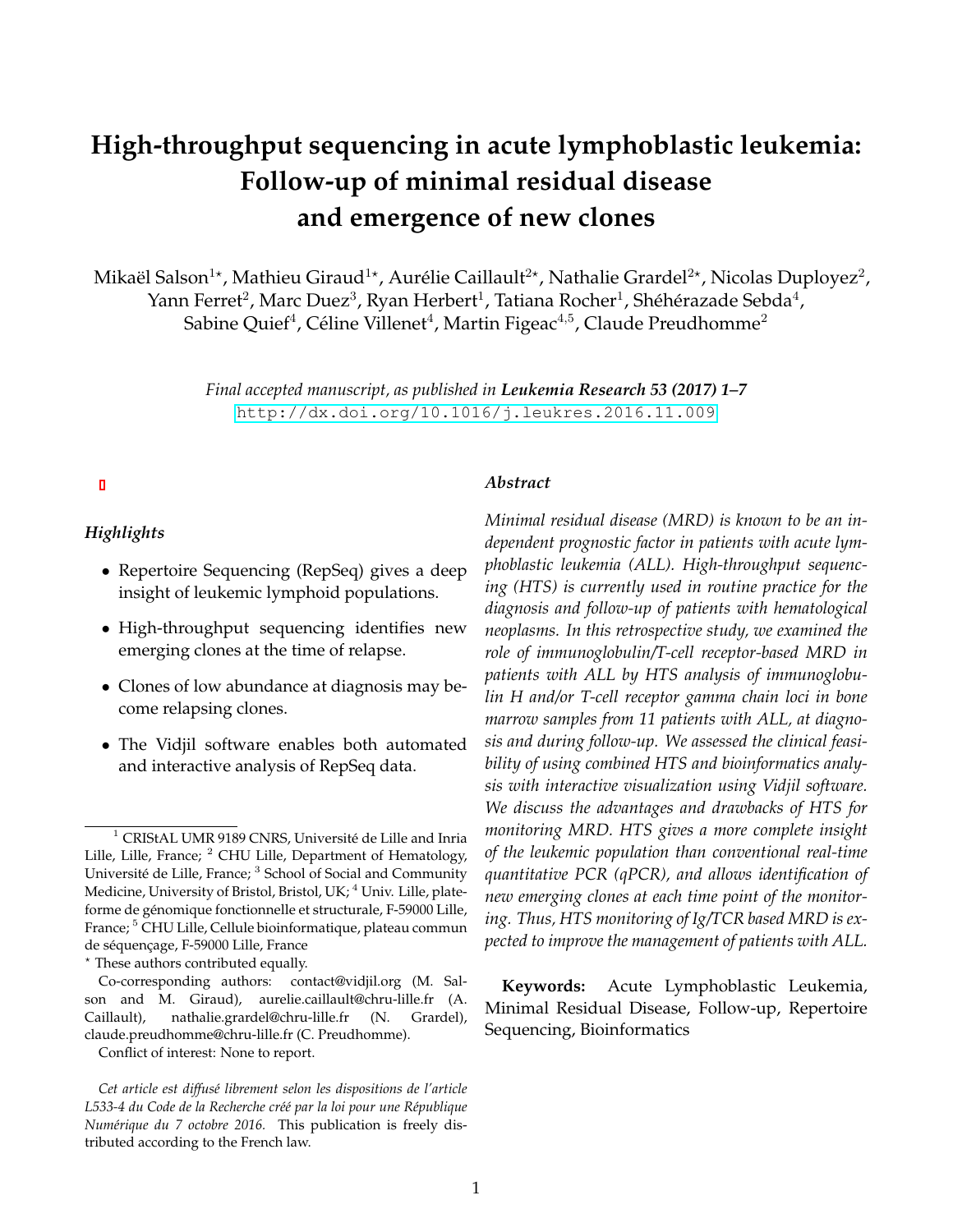## **1 Introduction**

#### *1.1 Assessment of Minimal Residual Disease in ALL*

Minimal residual disease (MRD) monitoring has proven to be one of the strongest independent prognostic factors in patients with acute lymphoblastic leukemia (ALL) [1, 2]. Sequential monitoring of MRD using sensitive and specific methods, such as quantitative real-time polymerase chain reaction (qPCR) or flow cytometry, has improved the assessment of treatment response [3, 4, 5] and is currently used for therapeutic stratification and the early detection of relapses [6, 7]. These methods allow the detection of a single leukemic cell among many normal cells.

MRD monitoring based on immunoglobulin (Ig) and T-cell receptor (TCR) gene recombinations has been standardized, and has become the gold standard method in routine practice [3, 4]. Ig and TCR recombinations occur in the early stages of B-cell and T-cell development. As a consequence, each lymphoid cell contains unique V(D)J recombinations resulting from random coupling between one of many possible  $V$ ,  $(D)$  and J genes (combinatorial diversity), as well as imprecise joining of gene segments and the addition of nucleotides to the DNA sequence at splice sites (junctional diversity) [8]. Identical recombinations thus reflect the clonal nature of a population, rather than being derived from independent cells.

Monitoring of Ig/TCR-based MRD in ALL consists of step-by-step analysis of V(D)J DNA recombinations in lymphoblasts, and their subsequent detection, with very high sensitivity, during follow-up. Leukemic clonal recombinations can be amplified by PCR and examined by capillary electrophoresis, and can then be isolated by polyacrylamide gel electrophoresis and finally sequenced by direct Sanger sequencing. Overall, clonal V(D)J recombinations occur in  $> 95\%$  of ALL cases. Allele-specific oligonucleotides (ASOs) are designed to quantify MRD in follow-up samples by qPCR. However, this approach is time consuming in routine practice, and monitoring is therefore limited to the major leukemic clones (usually 1–3 markers per patient). This strategy can therefore yield false-negative results.

Failures of this MRD-monitoring strategy can occur as a result of absence of the initial marker, problems with the design of the customized primer sets (for ASO-PCR), clonal evolution during the course of the disease, or the emergence of a new clone at the time of relapse [9].

### *1.2 Next-generation MRD Monitoring by High-Throughput Sequencing*

Repertoire sequencing (RepSeq) involves detailed sequencing of a lymphoid population, focusing on the V(D)J recombinations [10]. Several recent studies focused on MRD quantification by high-throughput sequencing (HTS) in patients with acute and chronic lymphoid disorders [11, 12]. Overall, HTS revealed higher sensitivity and precision in bone marrow and peripheral blood samples compared with multi-parameter flow cytometry or ASO-PCR. Notably, low MRD positivity by HTS was found in samples that were MRD-negative by standard methods [12]. In patients with ALL, MRD monitoring by HTS could predict the risk of relapse in both childhood [12, 13] and adult ALL [14], and both pre- and post-allogeneic stem cell transplantation [15, 16]. One of the benefits of the high sensitivity of HTS was the possibility of detecting MRD in peripheral blood, instead of bone marrow [15]. The use of HTS for MRD quantification may also allow the molecular heterogeneity of the lymphoid repertoire to be investigated. Interestingly, Kotrova et al. showed that patients with lower immunoglobulin heavy chain (IgH) diversity at day 78 had significantly lower relapse-free survival rates [13].

#### *1.3 Challenges*

HTS is a valuable technique at the time of ALL diagnosis, and allows the sequencing of clonal recombinations of multiple Ig/TCR genes by pooling several PCR systems in one experiment. It is therefore possible to identify leukemia-specific sequences from one or more clones in one or more PCR systems in a single step, without the need for Sanger sequencing [17].

HTS is an accurate, reliable, fast and relatively affordable technology, applicable to many routine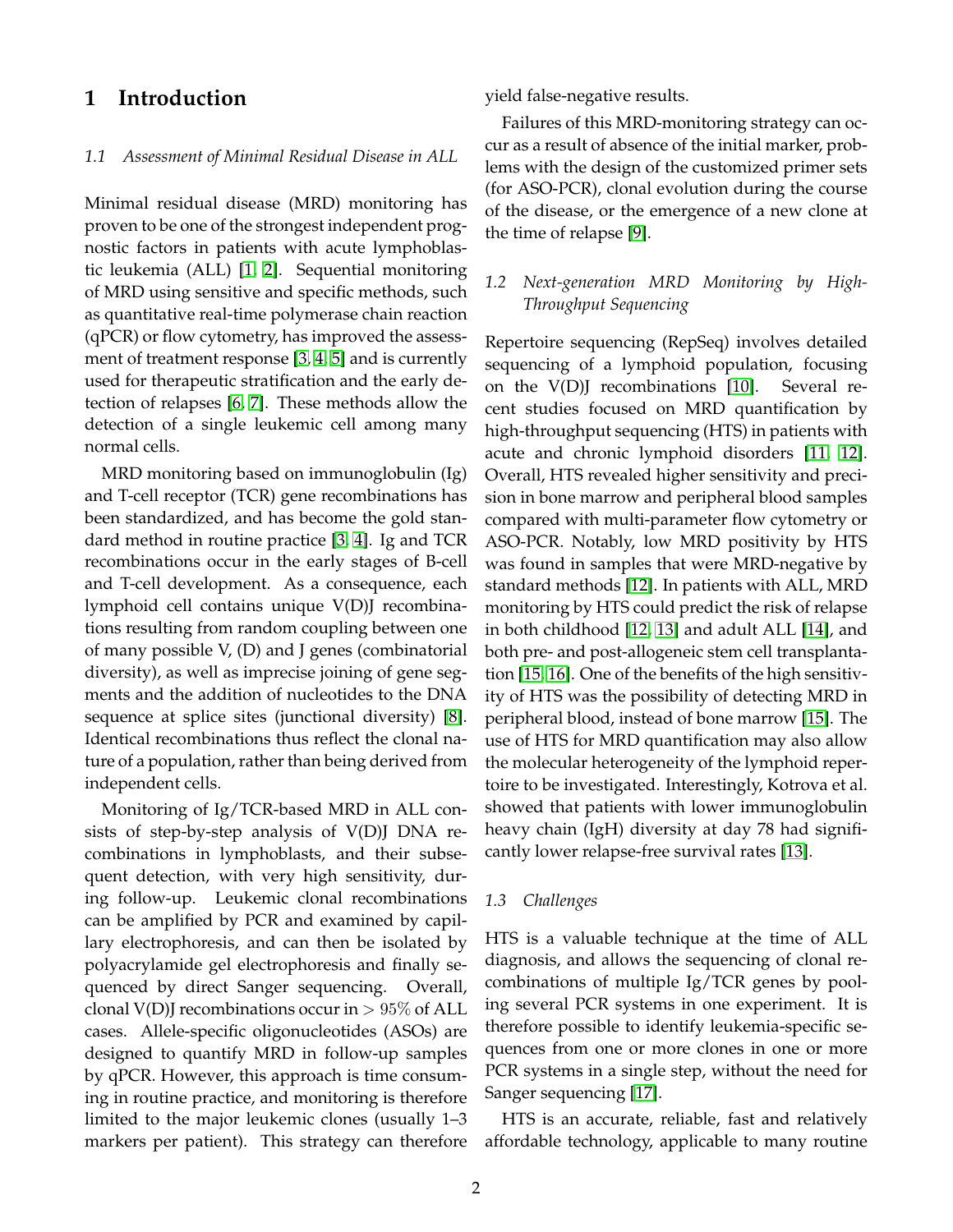practices. It is expected to improve MRD monitoring and enable the detection of multiple clones and subclones simultaneously, faster and with higher sensitivity than standard methods based on V(D)J sequencing. The use of HTS is also expected to reduce the failure rate of MRD quantification associated with clonal evolution or the emergence of new clones [18, 19, 20].

ASO-PCR is a standardized technique that usually focuses on 1–3 clones, while HTS is an emerging field, able to evaluate millions of sequences in a single experiment. The study by van Dongen et al. [1] recently listed the key challenges for high-throughput MRD technologies as broad availability, easy implementation, applicability in most patients, adequate sensitivity, fast, affordable, and standardized, with quality-assurance programs. It is essential to establish standardized protocols to limit variability among laboratories. These protocols should include the use of primer kits designed for multi-system PCR.

The quantity of data generated also raises several challenges. From a practical point of view, laboratories must increase their capacities to store and process the terabytes of data generated each year. Finally, it is also necessary to develop software for processing the data and synthetizing the results in an easily understandable way for its transfer into clinical practice.

### *1.4 Repertoire sequencing (RepSeq) analysis software*

The high-throughput analysis of B or T cell receptor DNA sequences cannot be achieved using regular mapping software. This is because of the specificity of the problem, with a read usually containing a recombination between three genes with dozens of potential insertions and deletions [21]. These recombinations, non-templated insertions, deletions, and somatic hypermutations need to be integrated into the design of the algorithm.

RepSeq software usually performs optimized comparisons of HTS reads against a germline database. The international ImMunoGeneTics information system (IMGT®, <http://imgt.org/>) has developed several tools for the in-depth analysis of V(D)J recombinations [22, 23, 24, 25]. New software to deal with HTS data (i.e., millions of sequences) has recently been developed, including [26], IgBlast [27], Decombinator [28], miTCR [29], Vidjil [30], TCRKlass [31], miXCR [32], and IM-SEQ [33]. Several of these software tools cluster HTS reads into clones allowing relative quantification. However few of them offer interactive analysis features. The Vidjil open-source platform enables an autonomous usage in an immunology or hematology lab, from raw sequence files to analysis, annotation and storage [34].

# **2 Material and Methods**

We conducted HTS-based MRD monitoring of IGH and/or T-cell receptor gamma chain (TRG) loci in patients with ALL. Data were analyzed using the Vidjil web application [30], which is directly usable by hematologists without the need for any dedicated bioinformatics support. This approach allowed us to identify new emerging clones at the time of relapse that were different from the main clones highlighted at diagnosis. We also assessed the reproducibility of our approach and compared our results with conventional ASO-PCR.

### *2.1 Patient selection*

The clonality of 11 pediatric patients (8 B-ALL / 3 T-ALL, 5 female / 6 male, 3-19 years) was studied retrospectively in 43 bone-marrow samples (11 diagnosis and 32 follow-up time points, see Supplementary Material, Table 1). Approval for this study was obtained from the Institutional Review Board of CHRU of Lille (CSTMT093) and informed consent was obtained from the patients in accordance with the Declaration of Helsinki. Written informed consent was obtained from each patient or their parent or legal guardian.

### *2.2 DNA extraction, library preparation and HTS*

We sequenced *TRG* (VGf1-10) and/or *IGH* by HTS in 11 patients with ALL at diagnosis and at several follow-up points. For every sample,  $5 \times 10^6$ cells were extracted from bone marrow or blood using a QIAamp <sup>R</sup> DNA Mini Kit (Qiagen). DNA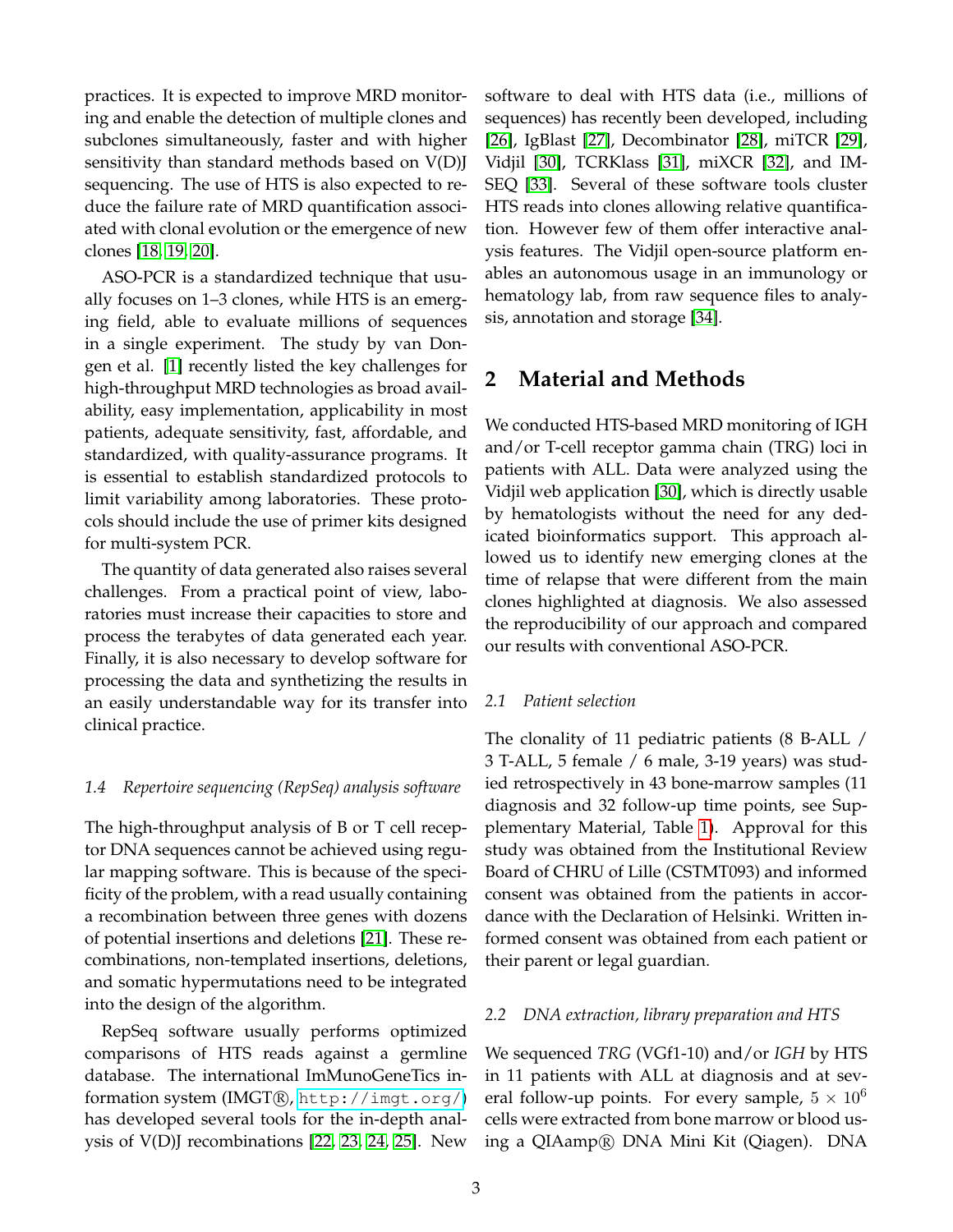was measured using a Nanodrop system $(\overline{R})$ , and 500 ng were amplified by PCR with non-fluorescent BIOMED-2 TRG and/or IGH primers (Supplementary Material, Table 2). A total of 58 (11 diagnosis and 44 follow-up) samples were analyzed.

The samples were initially purified with MinElute<sup>(R)</sup> PCR Purification Kit (Qiagen). Libraries were prepared using an Ion Xpress<sup>TM</sup> Plus gDNA and Amplicon Library Kit (Life Technologies). Each library was barcoded using the Ion XpressTM Barcode Adapters 1–96 Kit. The concentration of each barcoded library was controlled using an Agilent 2100 Bioanalyzer (Agilent Technologies), and the libraries were then pooled and their concentrations checked again with the Agilent 2100 Bioanalyzer.

The libraries were amplified by emulsion PCR using an Ion OneTouch<sup>TM</sup> 2 (Life Technologies) with an Ion  $PGM^{TM}$  Template OT2 400 Kit (Life Technologies). After amplification, the libraries were enriched using an Ion OneTouch<sup>TM</sup> ES (Life Technologies). The PCR products were verified using an Ion Sphere<sup>TM</sup> Quality Control Kit With a Qubit <sup>R</sup> 2.0 Fluorometer (Invitrogen). The libraries were sequenced using an Ion Personal Genome Machine (Ion  $PGM^{TM}$ ) with an Ion  $PGM^{TM}$  Sequencing 400 Kit and Ion  $318^{TM}$  Chip Kit (Life Technologies).

### *2.3 Bioinformatics analysis and visualization*

The raw Ion Torrent flow was transformed to demultiplexed FastQ sequences using the Torrent Server from Life Technologies, allowing 0 error in barcode splitting.

The reads were processed using Vidjil software (www.vidjil.org, version 2015.01), with parameters to search for multiple loci and incomplete recombinations and to avoid spurious hits  $(-i -e)$  -z 100  $-r$  1  $-3$   $-d$ ). Vidjil gathers the reads into clones on the basis of their V(D)J recombinations. Two reads belong to the same clone if they share the same "window" overlapping the actual CDR3. This 50 bp window is large enough to be highly specific. Window detection is based on a fast bioinformatics method using  $k$ -mers indexing of germline genes [30].

We examined the lymphocyte populations of tional technique, while HTS analysis showed a con-

the 11 patients using the Vidjil web application, tracking the clones over time. Interactive visualization of these populations can be accessed at [http://www.vidjil.org/data/#2016-lr.](http://www.vidjil.org/data/#2016-lr) Vidjil outputs provided a representative sequence for each of the most-represented clones. All fragments of the representative sequence are guaranteed to be shared by at least 50% of the reads assigned to the clone. V(D)J recombination analysis (determination of V(D)J germline genes and N region) was only performed at the end of the process.

Technical errors in PCR and sequencing, as well as somatic mutations, mean that several clones with slight variations may be detected. A manual review was performed in the web application, and, when the pattern clearly indicated a sequencing error, clones were merged.

# **3 Results**

Patient follow-up requires the quantification of clones even at very low concentrations. The detection level depends directly on the depth of the sequencing (*ie.* the number of reads obtained). On average we obtained 1.2 million reads per sample (median: 0.98 million) of which 74% could be analyzed by Vidjil (median: 77%). Figure 1 shows the evolution of the main clones for those patients analyzed by the Vidjil web application. We discuss the potential clinical applications of this multiclonal analysis by detailing four patient cases.

**Patient 010 (TRG).** This patient with T-ALL had one relapse at D413 (after diagnosis) and underwent allogeneic transplantation at D486. The two last time points (D445 and D475) were after two NECTAR (nelarabine, etoposide and cyclophosphamide) cycles, before allogeneic transplantation. The main clone was undetectable by conventional technique initially (D81) and post-NECTAR, but was detected by HTS even at a very low level (4 and 11 reads). The patient remained relapse-free 2 years after transplantation.

**Patient 013 (IGH).** This patient with pre-B (BIII) ALL was treated in the standard-risk (AR1) group of the EORTC-58081 protocol. The sequence of the main clone of IGH was not identified by conven-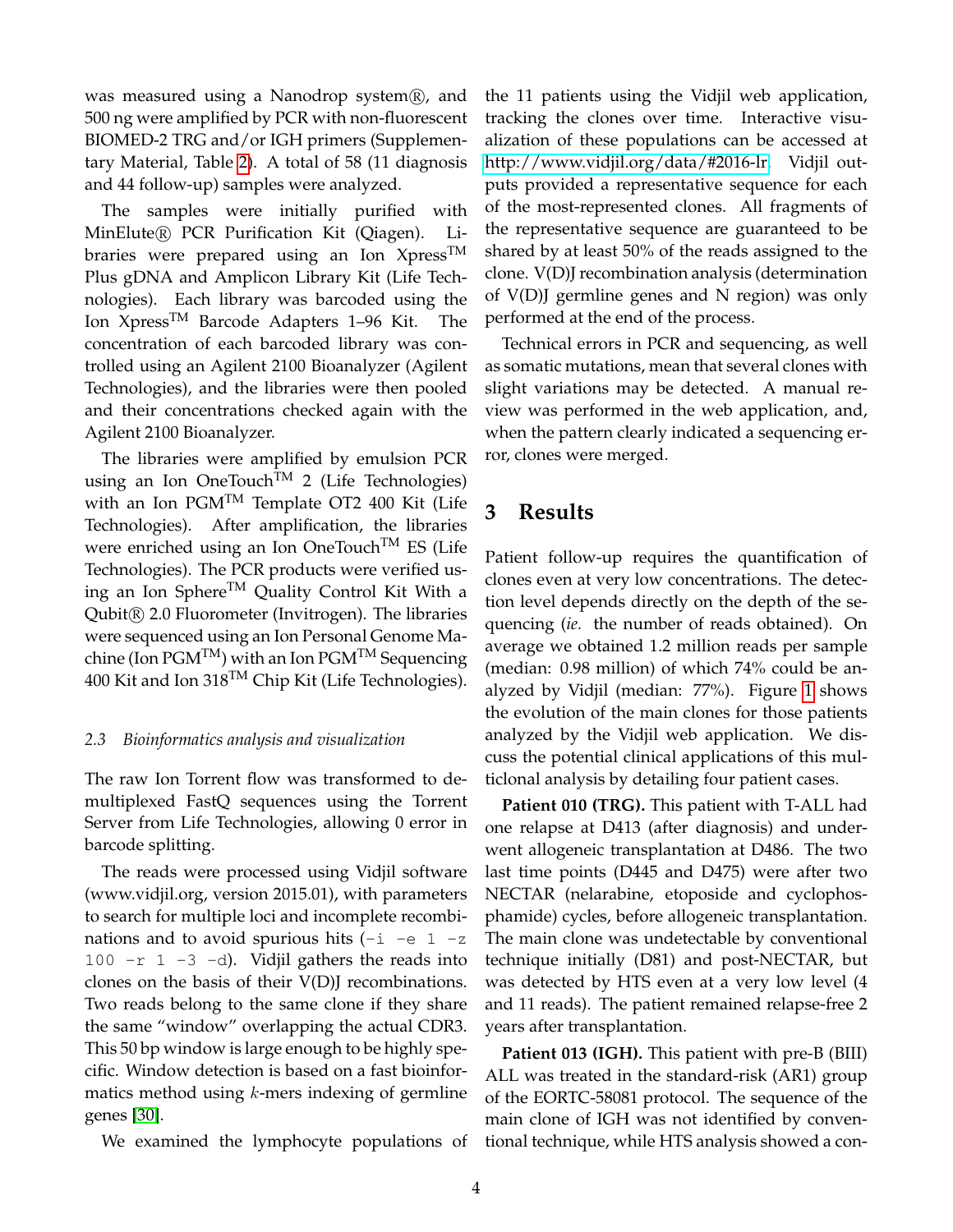

Figure 1: Top: Follow-up of patient 010 for TRG (left), and of patient 013 for IGH (right). Middle and bottom: Follow-up of patients 063 and 064, both for TRG (left) and IGH (right). The x-axis shows the days post-diagnosis, and the y-axis the concentration of the clones. All the curves were obtained after manual inspection and additional clustering of the clones. Red lines are the clones followed by ASO-PCR, and the background clones are hidden. The complete interactive curves for the 11 patients, and the nucleic sequences of the clones and their V(D)J designations, can be accessed at [http://www.vidjil.org/data/#2016-lr.](http://www.vidjil.org/data/#2016-lr)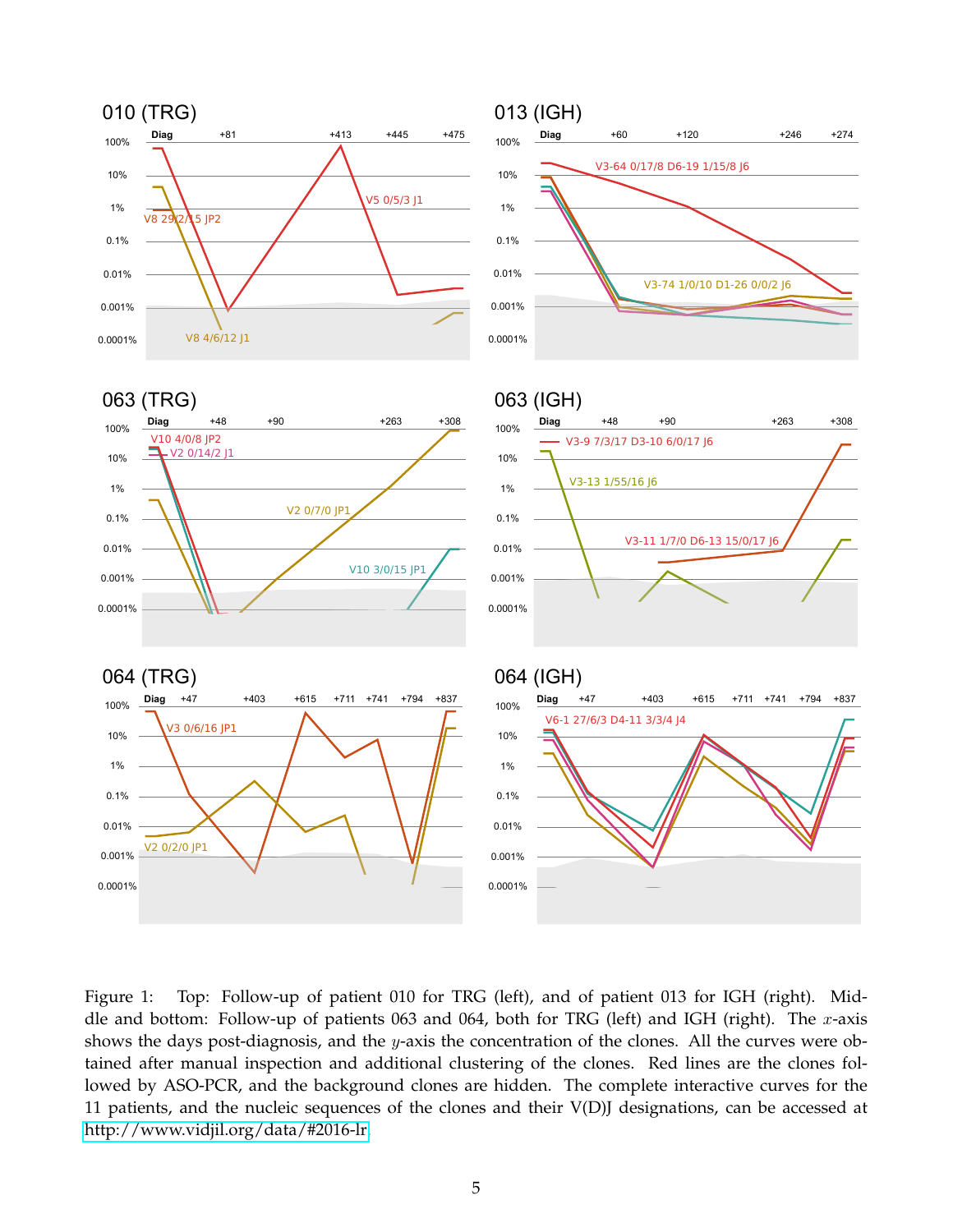tinuous decrease in the concentration of the main clone. However, the patient failed to respond to EORTC-58081 induction, and was switched to the high-risk (VHR) therapy arm, and allogeneic transplantation was planned for D315. The two main clones at diagnosis both showed decreasing profiles, but at different rates (see Figure 1 Patient 013).

**Patient 063 (TRG+IGH).** This patient with BII ALL received a stem cell transplantation at day D183. The clone identified at diagnosis and followed by ASO-PCR, TRGV10\*01 -4/0/-8 TRGJP2\*01, was undetectable after transplantation. However, the patient relapsed with another clone that was not identified at diagnosis by conventional technique. Interestingly the relapse clone (D308) of TRG, TRGV2\*01 -0/7/-0 TRGJP1\*01, was already observable by HTS at day D90, and was the main clone at D263 (1.3% of the reads). This TRG clone was present at diagnosis, but at a concentration two orders of magnitude below that of the main clone. However other clones maintained a steady concentration throughout, while this clone increased in concentration. There was no similar IGH clone: the main IGH clones at D308 were not detected at diagnosis, even with HTS. The raw sequence files for this patient can be accessed in the Supplementary Material.

**Patient 064 (TRG+IGH).** This patient with BII ALL and complex karyotypic abnormalities had two relapses at days D615 and D837, respectively. The main TRG (TRGV3\*01 -0/6/-16 TRGJP1\*01) and IGH clones detected (IGHV6-1\*01 -27/19/-4 IGHJ4\*02) showed parallel evolution. These sequences therefore probably came from the same clonal population. At the second relapse, at D837, another TRG clone accounted for about 20% of the reads (TRGV2\*02 -0/2/-0 TRGJP1\*01). This clone was present at diagnosis and showed noticeable growth even at D403. No IGH clone showed similar evolution. Unfortunately, this patient died 4 years after the diagnosis.

The seven other patients show a more simple clonal evolution. Their cases are described in Supplementary Material.



Figure 2: Dilution scale, for diagnosis of patient 012 (IGH). Horizontal lines are clones from the spiked-in controls.



Figure 3: Comparison between clone ratios detected by HTS analyzed by Vidjil and qPCR ratios (circles, 32 samples) and theoretical ratios for the scale (boxes, 4 samples, see Figure 2). HTS ratios are of numbers of reads, without additional clustering to account for potential sequencing errors. The NEG-NEG point is large because four samples were negative in both qPCR and HTS.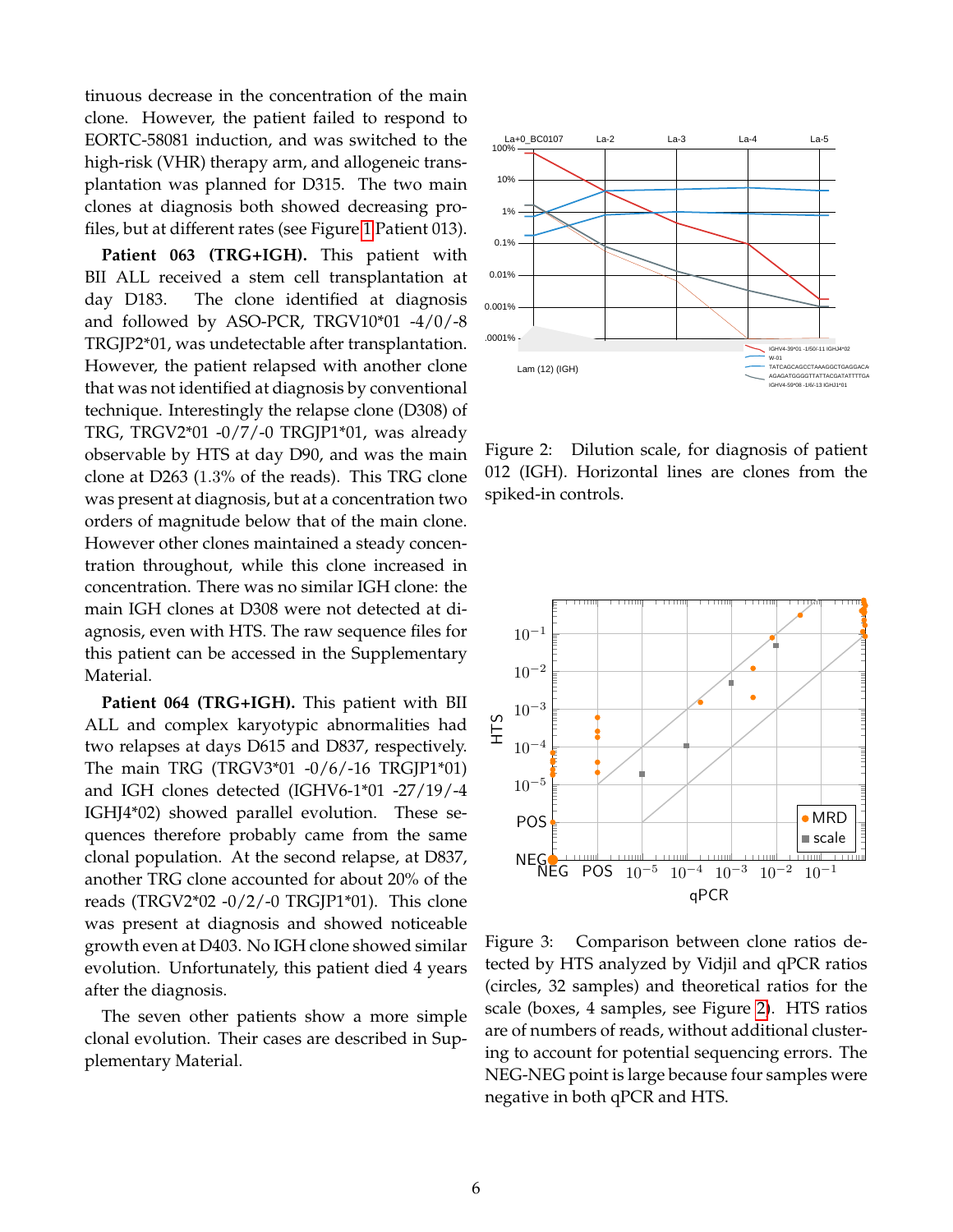#### *3.1 Quantification scale*

To assess the quality of the quantification, it is essential to understand the limits of the technology. A diagnostic sample was diluted with one pooled peripheral blood lymphocyte sample from five healthy donors, to yield concentrations of 1%, 0.1% 0.01% and 0.001% of the initial concentration at diagnosis, respectively. Two sequences for quantification control were also added to each sample for quality assessment. We added two previously categorized diagnosis samples to each sample before PCR, to generate two consistent markers along the scale. Consistent marker samples were added to represent 1% and 0.1% of the total DNA, respectively.

As expected, the concentration of the main clone decreased by about one tenth for each dilution (Figures 2 and 3). At a dilution of  $10^{-2}$ , the main clone had a concentration of 0.05 compared with that at diagnosis, at  $10^{-3}$  it was  $0.005$ , at  $10^{-4}$  it was  $0.001$ , and at  $10^{-5}$  it was 0.00002. The exact resolution depended on the depth of the sequencing. This depth should be set depending on the application (few reads are required to identify major clones at diagnosis, while more are needed to determine the concentration of clones of interest during follow-up).

### *3.2 Reproducibility*

**Comparison between HTS and qPCR.** HTS and qPCR do not measure the same parameters. For HTS, the ratios reported by Vidjil take the number of analyzed reads as a reference, which ideally corresponds to the number of rearranged T or B cells in the studied system. In contrast, qPCR measures the proportion of total cells, which also includes other mononucleic cells.

We compared the results for qPCR and HTS in 32 samples (Figure 3). The results for 22 samples were within one log of each other by both techniques. HTS detected reads in five samples where the standard technique detected nothing, including two samples from patient 010 discussed above. All these clones were detected below the  $10^{-4}$  ratio. The inclusion of a standard of known concentration could be used to calibrate these different ratios. Care should be taken to avoid contamination between samples, e.g., by handling and sequencing diagnosis and follow-up samples from the same patient separately, as in routine practice.

**Reproducibilities of PCR and HTS.** We assessed the reproducibility of PCR and HTS by duplicating the initial PCR step (PCR A and PCR B). We also took a sample from PCR A and labelled it with two different barcodes. This allowed us to assess which step was more reproducible. The results for patient 014 are shown in Figure 4. The reproducibility was generally good, except at very low concentrations  $($  <  $10^{-4}$ ). The spread of distribution at lower concentrations comes in part from PCR and HTS biases, but also from biological sampling.

However, in PCR duplicates, clones at a concentration greater than  $10^{-2}$  were detected in one situation, but not at all in another. We examined the sequences in those cases in detail (Figure 2), and compared them to the closest clone. The results suggested that the misidentification may have been largely caused by errors in the sequencing or PCR process (see Supplementary Material).

## **4 Discusssion**

Faham *et al* [12] have shown what high-throughput sequencing can bring to monitor the leukemic clones along the time by trying to reproduce the measurements that were made using qPCR. Accordingly to this article showing that both techniques are well correlated, we were only interested to study the contribution of HTS to patient monitoring and multi-clonality evolution. Indeed, HTS also offers a new opportunity: looking at the evolution of all the clones. We have shown that several distinct clones can have high concentrations at diagnosis. With HTS it is now possible to follow their concentration. More importantly, as relapse can occur with clones of low abundance at diagnosis, HTS could help identifying such relapse ahead.

Another gret interest in HTS has been emphasized by Kotrová et al [13]. They have identified a possible new stratification method relying on clonal diversity, a measure that can only be obtained using HTS.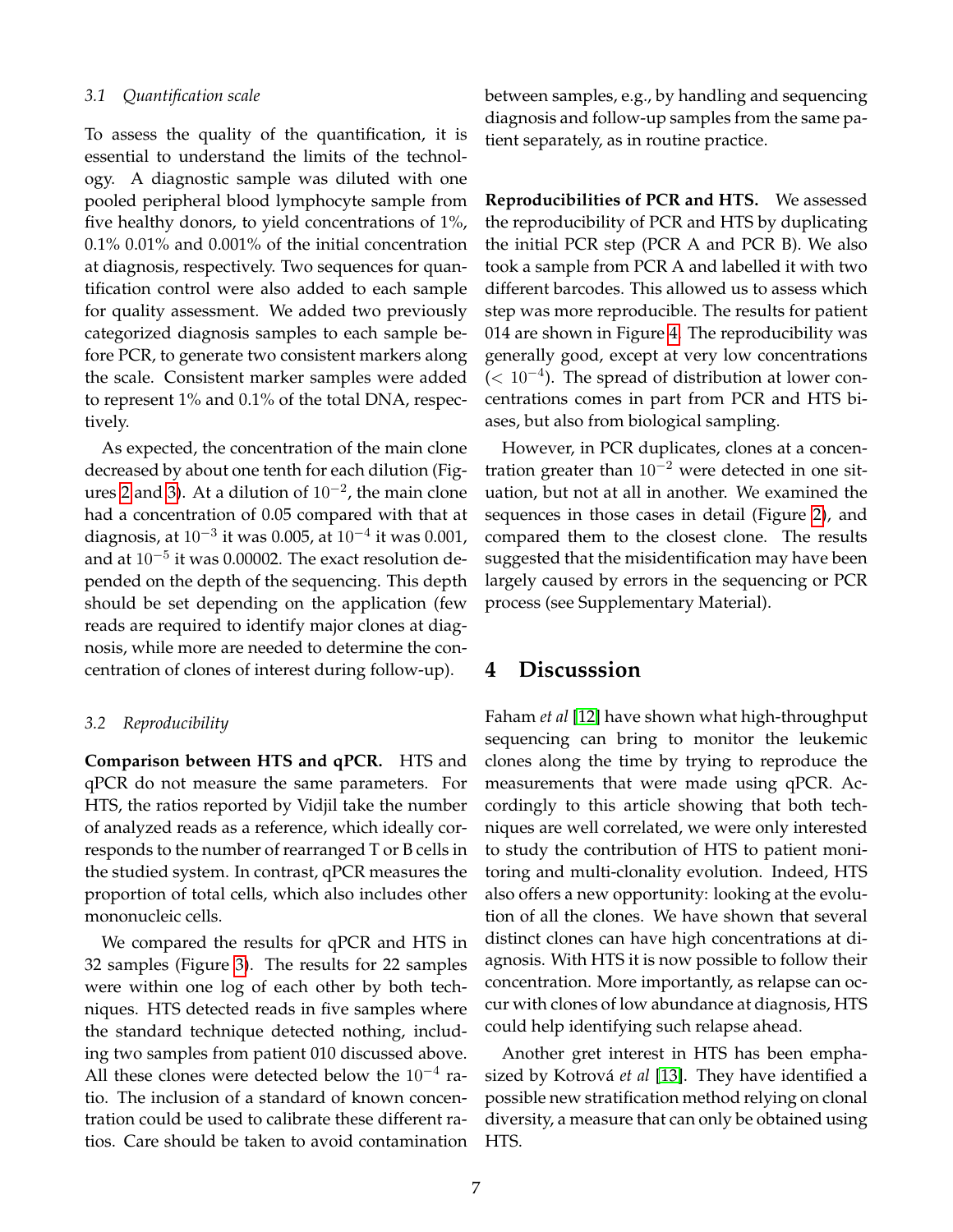The purpose of this study is to show what highthroughput sequencing could bring compared to ASO-PCR. Other studies have shown what ASO-PCR brings [35, 36]. Comparison of HTS with other methods should be addressed by future studies.

### *4.1 Management of sequencing errors.*

We have shown that some, albeit rare, cases of sequencing/PCR errors emphasize the need for highfidelity PCR enzymes, which would reduce the risk of misleading errors in the quantification of MRD [37]. Moreover, users should indeed be aware of the type of errors that the sequencer may produce [38].

Sequences harboring PCR or sequencing errors can be clustered manually or automatically using interactive software such as the Vidjil web application [17]. However in some cases, it is difficult to determine if differences are the result of sequencing or PCR errors, recombinations, or further somatic mutations. For example, see Supplementary Material.

### *4.2 Conclusion*

HTS provides new opportunities, both for MRD monitoring and for furthering our knowledge of lymphoid pathologies. Coupled with interactive bioinformatics analysis, HTS gives a more complete insight into the blastic population at diagnosis, and allows observation of the evolution of this population, as well as emerging new ones. The development of standardized protocols with multi-system PCR and calibration standards could help in developing these techniques.

# **References**

[1] Jacques JM van Dongen, Vincent HJ van der Velden, Monika Brüggemann, and Alberto Orfao. Minimal residual disease (MRD) diagnostics in acute lymphoblastic leukemia (ALL): need for sensitive, fast and standardized technologies. *Blood*, 125(26):3996–4009, 2015.

- [2] Monika Brüggemann, Thorsten Raff, and Michael Kneba. Has MRD monitoring superseded other prognostic factors in adult ALL? *Blood*, 120(23):4470–4481, 2012.
- [3] J. J. M. van Dongen, T. Szczepański, and H. J. Adriaansen. Immunobiology of leukemia. In Henderson ES, Lister TA, and Greaves M, editors, *Leukemia*, pages 85–130. WB Saunders, Philadelphia, 7th edition, 2002.
- [4] J. J. M. van Dongen, A. W. Langerak, M. Brüggemann, P. A. S. Evans, M. Hummel, F. L. Lavender, E. Delabesse, F. Davi, E. Schuuring, R. García-Sanz, J. H. J. M. van Krieken, J. Droese, D. Gonzalez, C. Bastard, H. E. ´ White, M. Spaargaren, M. González, A. Parreira, J. L. Smith, G. J. Morgan, M. Kneba, and E. A. Macintyre. Design and standardization of PCR primers and protocols for detection of clonal immunoglobulin and T-cell receptor gene recombinations in suspect lymphoproliferations: report of the BIOMED-2 concerted action BMH4-CT98-3936. *Leukemia*, 17(12):2257–317, 2003.
- [5] T. Kalina, J. Flores-Montero, V. H. J. van der Velden, M. Martin-Ayuso, S. Bottcher, M. Ritgen, J. Almeida, L. Lhermitte, V. Asnafi, A. Mendonca, R. de Tute, M. Cullen, L. Sedek, M. B. Vidriales, J. J. Perez, J. G. te Marvelde, E. Mejstrikova, O. Hrusak, T. Szczepanski, J. J. M. van Dongen, and A. Orfao. Euroflow standardization of flow cytometer instrument settings and immunophenotyping protocols. *Leukemia*, 26(9):1986–2010, 2012.
- [6] Hélène Cavé, Jutte van der Werff Ten Bosch, Stefan Suciu, Christine Guidal, Christine Waterkeyn, Jacques Otten, Marleen Bakkus, Kris Thielemans, Bernard Grandchamp, Etienne Vilmer, Brigitte Nelken, Martine Fournier, Patrick Boutard, Emmanuel Lebrun, Françoise Méchinaud, Richard Garand, Alain Robert, Nicole Dastugue, Emmanuel Plouvier, Evelyne Racadot, Alice Ferster, Jan Gyselinck, Odile Fenneteau, Michel Duval, Gabriel Solbu, and Anne-Marie Manel. Clinical significance of minimal residual disease in childhood acute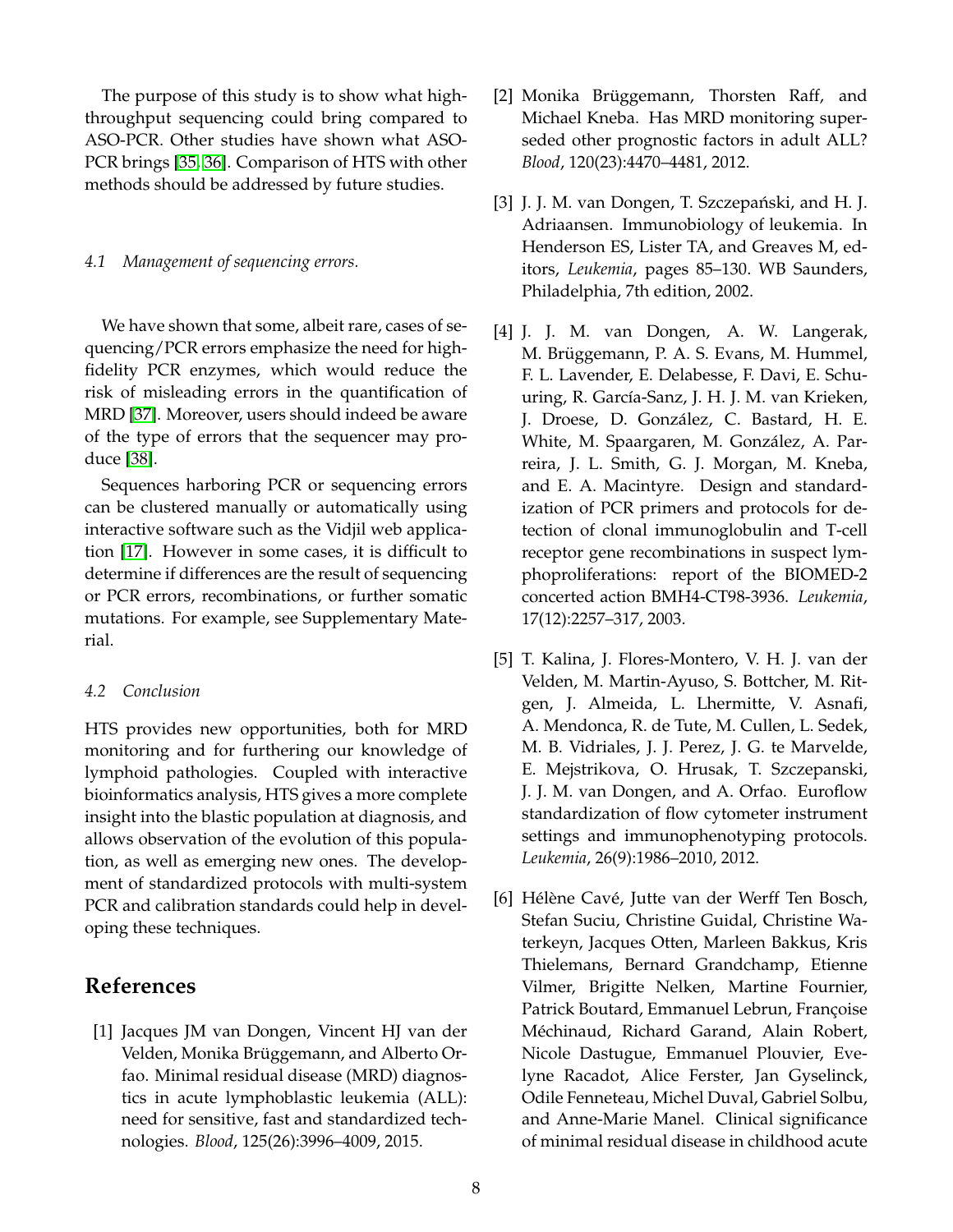lymphoblastic leukemia. *New England Journal of Medicine*, 339(9):591–598, 1998.

- [7] Virginie Gandemer, Cécile Pochon, Emmanuel Oger, Jean-Hugues H Dalle, Gérard Michel, Claudine Schmitt, Eva Berranger, Claire Galambrun, Hélène Cavé, Jean-Michel Cayuela, Nathalie Grardel, Elizabeth Macintyre, Geneviève Margueritte, Françoise Méchinaud, Pierre Rorhlich, Patrick Lutz, François Demeocq, Pascale Schneider, Dominique Plantaz, Marilyne Poirée, and Pierre Bordigoni. Clinical value of pre-transplant minimal residual disease in childhood lymphoblastic leukaemia: the results of the French minimal residual disease-guided protocol. *British Journal of Haematology*, 165(3):392–401, 2014.
- [8] Susumu Tonegawa. Somatic generation of antibody diversity. *Nature*, 302(5909):575–581, 1983.
- [9] Gunter Kerst, Hermann Kreyenberg, Carmen Roth, Catrin Well, Klaus Dietz, Elaine Coustan-Smith, Dario Campana, Ewa Koscielniak, Charlotte Niemeyer, Paul G. Schlegel, Ingo Müller, Dietrich Niethammer, and Peter Bader. Concurrent detection of minimal residual disease (MRD) in childhood acute lymphoblastic leukaemia by flow cytometry and real-time PCR. *British Journal of Haematology*, 128(6):774–782, 2005.
- [10] William H. Robinson. Sequencing the functional antibody repertoire – diagnostic and therapeutic discovery. *Nature Reviews Rheumatology*, 11(3):171–182, 2015.
- [11] Aaron C. Logan, Hong Gao, Chunlin Wang, Bita Sahaf, Carol D. Jones, Eleanor L Marshall, Ismael Buno, Randall Armstrong, Andrew Z. Fire, Kenneth I Weinberg, Michael Mindrinos, James L. Zehnder, Scott D. Boyd, Wenzhong Xiao, Ronald W. Davis, and David B. Miklos. High-throughput VDJ sequencing for quantification of minimal residual disease in chronic lymphocytic leukemia and immune reconstitution assessment. *Proceedings of the National*

*Academy of Sciences of the United States of America*, 108(52):21194–21199, 2011.

- [12] Malek Faham, Jianbiao Zheng, Martin Moorhead, Victoria E H Carlton, Patricia Stow, Elaine Coustan-Smith, Ching-Hon Pui, and Dario Campana. Deep-sequencing approach for minimal residual disease detection in acute lymphoblastic leukemia. *Blood*, 120(26):5173– 5180, 2012.
- [13] Michaela Kotrova, Katerina Muzikova, Ester Mejstrikova, Michaela Novakova, Violeta Bakardjieva-Mihaylova, Karel Fiser, Jan Stuchly, Mathieu Giraud, Mikaël Salson, Christiane Pott, Monika Brüggemann, Marc Füllgrabe, Jan Stary, Jan Trka, and Eva Fronkova. The predictive strength of next generation sequencing MRD detection for relapse compared with current methods in childhood ALL. *Blood*, 126(8):1045–1047, 2015.
- [14] Olga Sala Torra, Megan Othus, David W Williamson, Brent L. Wood, Ilan Kirsch, Harlan Robins, Margaret O'Donnell, Stephen J. Forman, Frederick R. Appelbaum, and Jerald P Radich. Minimal Residual Disease detection by Next Generation Sequencing in adult B-cell Acute Lymphoblastic Leukemia (ALL) patients treated on SWOG trial S0333. *Blood*, 124(21):2399–2399, 2014.
- [15] Aaron C. Logan, Nikita Vashi, Malek Faham, Victoria Carlton, Katherine Kong, Ismael Buno, Jianbiao Zheng, Martin Moorhead, Mark Klinger, Bing Zhang, Amna Waqar, James L. Zehnder, and David B. Miklos. Immunoglobulin and T cell receptor gene high-throughput sequencing quantifies minimal residual disease in acute lymphoblastic leukemia and predicts post-transplantation relapse and survival. *Biology of Blood and Marrow Transplantation*, 20(9):1307–1313, 2014.
- [16] Michael A. Pulsipher, Chris Carlson, Bryan Langholz, Donna A. Wall, Kirk R. Schultz, Nancy Bunin, Ilan Kirsch, Julie M. Gastier-Foster, Michael Borowitz, Cindy Desmarais, David Williamson, Michael Kalos, and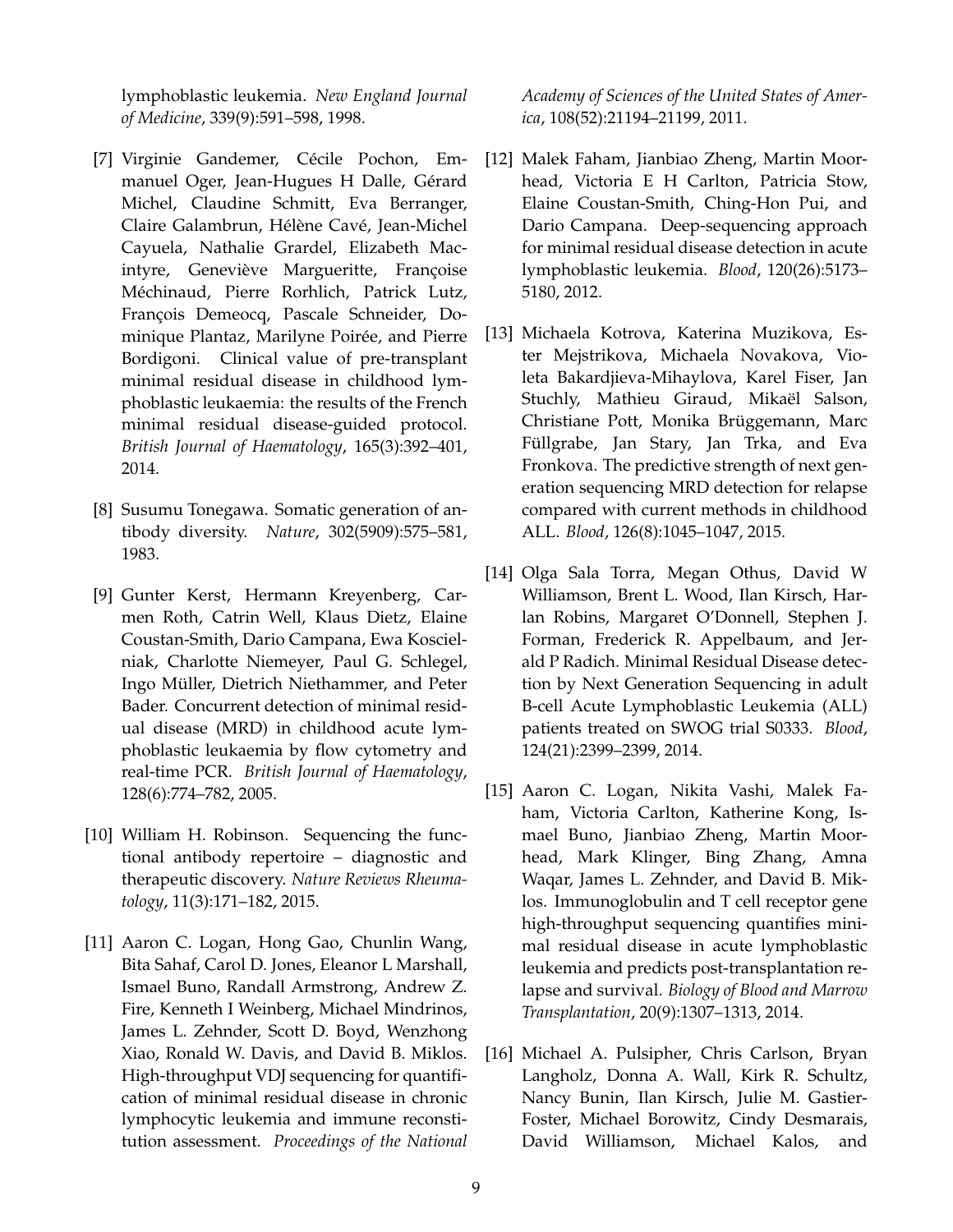Stephan A. Grupp. IgH-V(D) NGS-MRD measurement pre- and early postallotransplant defines very low- and very high-risk ALL patients. *Blood*, 125(22):3501– 3508, 2015.

- [17] Yann Ferret, Aurélie Caillault, Shéhérazade Sebda, Marc Duez, Nathalie Grardel, Nicolas Duployez, Celine Villenet, Martin Figeac, ´ Claude Preudhomme, Mikaël Salson, and Mathieu Giraud. Multi-loci diagnosis of acute lymphoblastic leukemia with highthroughput sequencing and bioinformatics analysis. *British Journal of Haematology*, 173(3):413–420, 2016.
- [18] A.W. Langerak, M. Brüggemann, N. Darzentas, M. Catherwood, G. Cazzaniga, F. Davi, J.J.M van Dongen, P.A.S. Evans, R. Garcia Sanz, V. Giudicelli, D. Gonzalez, P.J.T.A. Groenen, M. Hummel, M.-P. Lefranc, E.A. Macintyre, C. Pott, and K. Stamatopoulos. Technical develoments: general principles and available technologies. In *Second ESLHO Symposium*, pages 11–19, 2013.
- [19] Harlan Robins. Immunosequencing: applications of immune repertoire deep sequencing. *Current Opinion in Immunology*, 25, 2013.
- [20] George Georgiou, Gregory C Ippolito, John Beausang, Christian E Busse, Hedda Wardemann, and Stephen R Quake. The promise and challenge of high-throughput sequencing of the antibody repertoire. *Nature Biotechnology*, 32:158–168, 2014.
- [21] Jennifer Benichou, Rotem Ben-Hamo, Yoram Louzoun, and Sol Efroni. Rep-Seq: uncovering the immunological repertoire through next-generation sequencing. *Immunology*, 135(3):183–91, 2012.
- [22] Mehdi Yousfi Monod, Véronique Giudicelli, Denys Chaume, and Marie-Paule Lefranc. IMGT/JunctionAnalysis: the first tool for the analysis of the immunoglobulin and T cell receptor complex V-J and V-D-J JUNCTIONs. *Bioinformatics*, 20(S1):i379–85, 2004.
- [23] Xavier Brochet, Marie-Paule Lefranc, and Véronique Giudicelli. IMGT/V-QUEST: the highly customized and integrated system for IG and TR standardized V-J and V-D-J sequence analysis. *Nucleic Acids Research*, 36(S2):W503–W508, 2008.
- [24] Marie-Paule Lefranc. IMGT, the International ImMunoGeneTics Information System. *Cold Spring Harbor Protocols*, 2011(6):pdb.top115, 2011.
- [25] Eltaf Alamyar, Véronique Giudicelli, Shuo Li, Patrice Duroux, and Marie-Paule Lefranc. IMGT/HighV-QUEST: the IMGT® web portal for immunoglobulin (IG) or antibody and t cell receptor (TR) analysis from NGS high throughput and deep sequencing. *Immunome Research*, 8(1), 2012.
- [26] Ramy Arnaout, William Lee, Patrick Cahill, Tracey Honan, Todd Sparrow, Michael Weiand, Chad Nusbaum, Klaus Rajewsky, and Sergei B. Koralov. High-resolution description of antibody heavy-chain repertoires in humans. *PLoS ONE*, 6(8):e22365, 2011.
- [27] Jian Ye, Ning Ma, Thomas L. Madden, and James M. Ostell. IgBLAST: an immunoglobulin variable domain sequence analysis tool. *Nucleic Acids Research*, 41:W34–W40, 2013.
- [28] Niclas Thomas, James Heather, Wilfred Ndifon, John Shawe-Taylor, and Benjamin Chain. Decombinator: a tool for fast, efficient gene assignment in T-cell receptor sequences using a finite state machine. *Bioinformatics*, 29(5):542– 550, 2013.
- [29] Dmitriy A Bolotin, Mikhail Shugay, Ilgar Z Mamedov, Maria A Turchaninova Ekaterina V Putintseva, Ivan V Zvyagin, Olga V Britanova, and Dmitriy M Chudakov. MiTCR: software for T-cell receptor sequencing data analysis. *Nature Methods*, 10:813–814, 2013.
- [30] Mathieu Giraud, Mikaël Salson, Marc Duez, Céline Villenet, Sabine Quief, Aurélie Caillault, Nathalie Grardel, Christophe Roumier, Claude Preudhomme, and Martin Figeac. Fast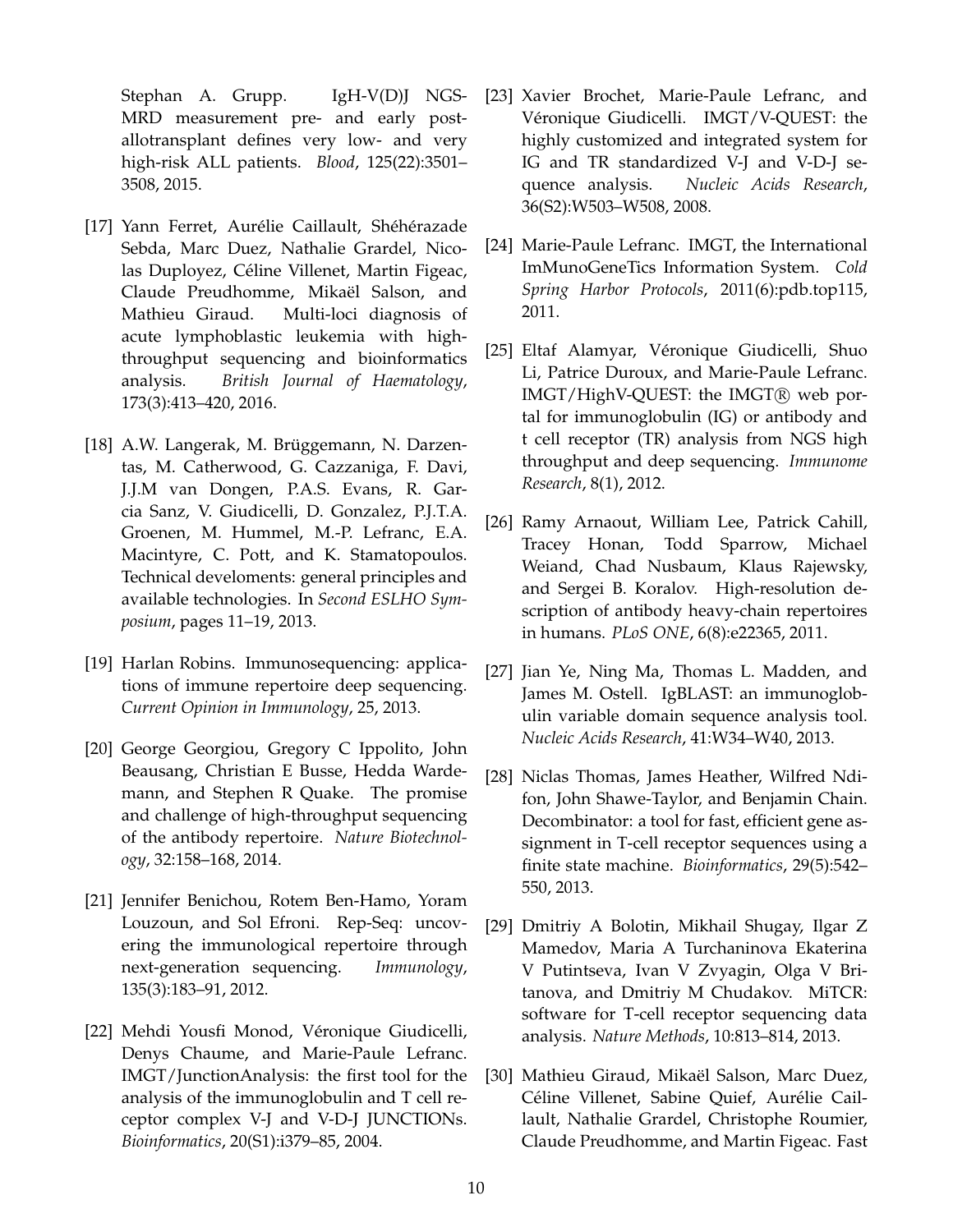multiclonal clusterization of V(D)J recombinations from high-throughput sequencing. *BMC Genomics*, 15(1):409, 2014.

- [31] Xi Yang, Di Liu, Na Lv, Fangqing Zhao, Fei Liu, Jing Zou, Yan Chen, Xue Xiao, Jun Wu, Peipei Liu, Jing Gao, Yongfei Hu, Yi Shi, Jun Liu, Ruifen Zhang, Chen Chen, Juncai Ma, George F Gao, and Baoli Zhu. TCRklass: A new k-string-based algorithm for human and mouse TCR repertoire characterization. *Journal of Immunology*, 194(1), 2014.
- [32] Dmitriy A. Bolotin, Stanislav Poslavsky, Igor Mitrophanov, Mikhail Shugay, Ilgar Z. Mamedov, Ekaterina V. Putintseva, and Dmitriy M. Chudakov. MiXCR: software for comprehensive adaptive immunity profiling. *Nature Methods*, 12(5):380–381, 2015.
- [33] Leon Kuchenbecker, Mikalai Nienen, Jochen Hecht, Avidan U. Neumann, Nina Babel, Knut Reinert, and Peter N. Robinson. IMSEQ – a fast and error aware approach to immunogenetic sequence analysis. *Bioinformatics*, 31(18):btv309, 2015.
- [34] Marc Duez, Mathieu Giraud, Ryan Herbert, Tatiana Rocher, Mikaël Salson, and Florian Thonier. Vidjil: A web platform for analysis of high-throughput repertoire sequencing. *PLOS One*, 11(11):e0166126, 2016.
- [35] Kheira Beldjord, Sylvie Chevret, Vahid Asnafi, Françoise Huguet, Marie-Laure Boulland, Thibaut Leguay, Xavier Thomas, Jean-Michel Cayuela, Nathalie Grardel, Yves Chalandon, et al. Oncogenetics and minimal residual disease are independent outcome predictors in adult patients with acute lymphoblastic leukemia. *Blood*, 123(24):3739–3749, 2014.
- [36] R Garand, K Beldjord, H Cavé, C Fossat, I Arnoux, V Asnafi, Y Bertrand, ML Boulland, C Brouzes, E Clappier, et al. Flow cytometry and IG/TCR quantitative PCR for minimal residual disease quantitation in acute lymphoblastic leukemia: a French multicenter prospective study on behalf of the FRALLE, EORTC and GRAALL. *Leukemia*, 27(2):370– 376, 2013.
- [37] Michael A. Quail, Thomas D. Otto, Yong Gu, Simon R. Harris, Thomas F. Skelly, Jacqueline A. McQuillan, Harold P. Swerdlow, and Samuel O. Oyola. Optimal enzymes for amplifying sequencing libraries. *Nature Methods*, 9(1):10–11, January 2012.
- [38] Michael G. Ross, Carsten Russ, Maura Costello, Andrew Hollinger, Niall J. Lennon, Ryan Hegarty, Chad Nusbaum, and David B. Jaffe. Characterizing and measuring bias in sequence data. *Genome Biology*, 14(5):R51, 2013.

### *Acknowledgements*

This work was supported by SIRIC ONCOLille [grant number INCa-DGOS-Inserm 6041]. We thank the anonymous reviewers for their constructive comments on this manuscript.

### *Author contribution*

MS, MG, AC and NG were equal contributors. AC, CP and NG selected the patients. MF, SS, SQ, CV and AC designed the sequencing protocol. MD, MG, MS, RH and TR conceived the Vidjil software. MS, MG, AC, ND, NG, MF, SS and YF analyzed and discussed the data. MS, MG, ND and YF drafted the paper. All authors corrected the paper and approved the final manuscript.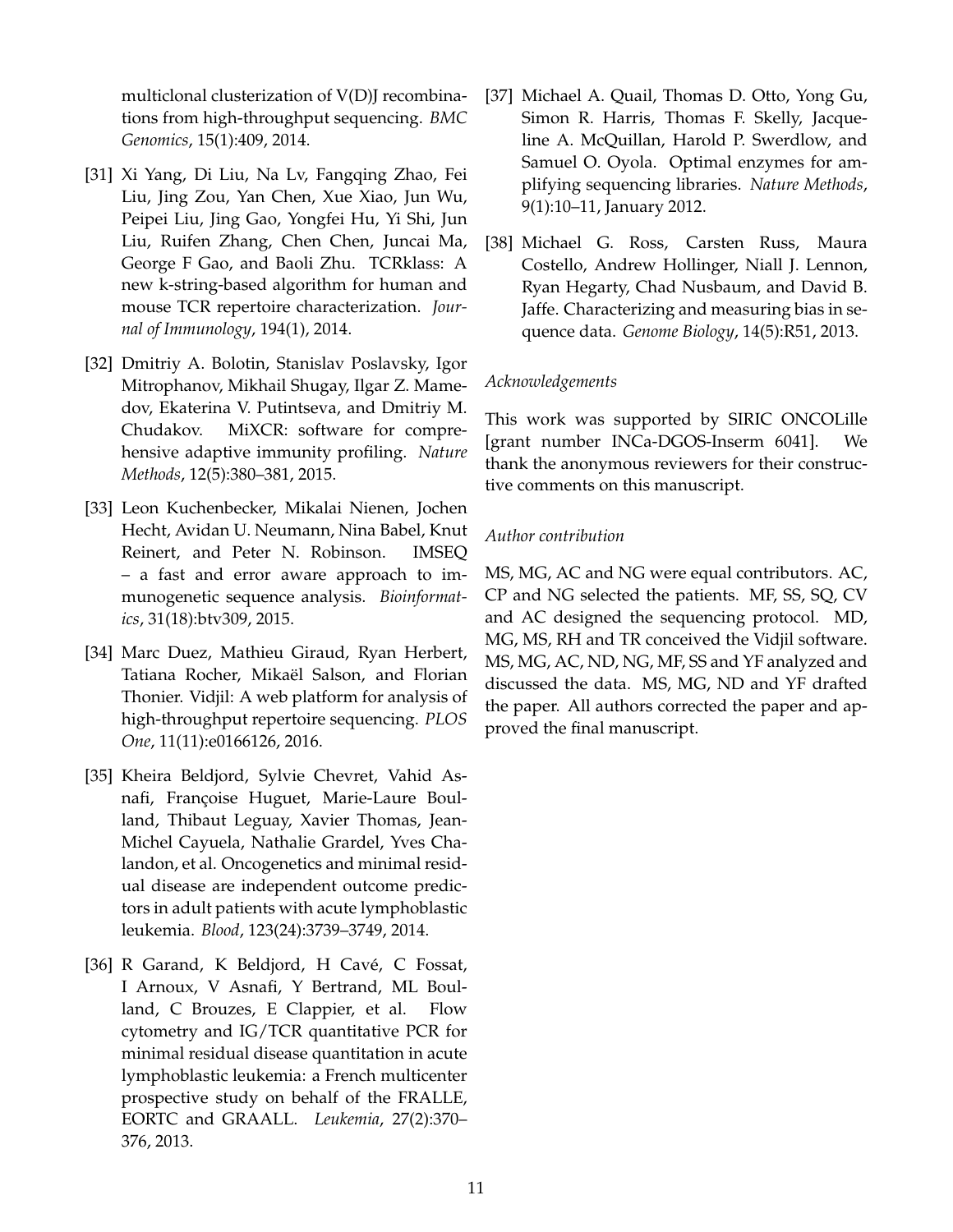

Figure 4: Reproducibility of PCR (left column) and sequencing (right column) in patient 014 at diagnosis (top), and at first (middle) and second follow-up points (bottom). Each point represents a set of clones identified by bioinformatics processing, before manual clustering. Ratios are numbers of reads for both experiments. The size of the point indicates the number of clones sharing the same value on both axes.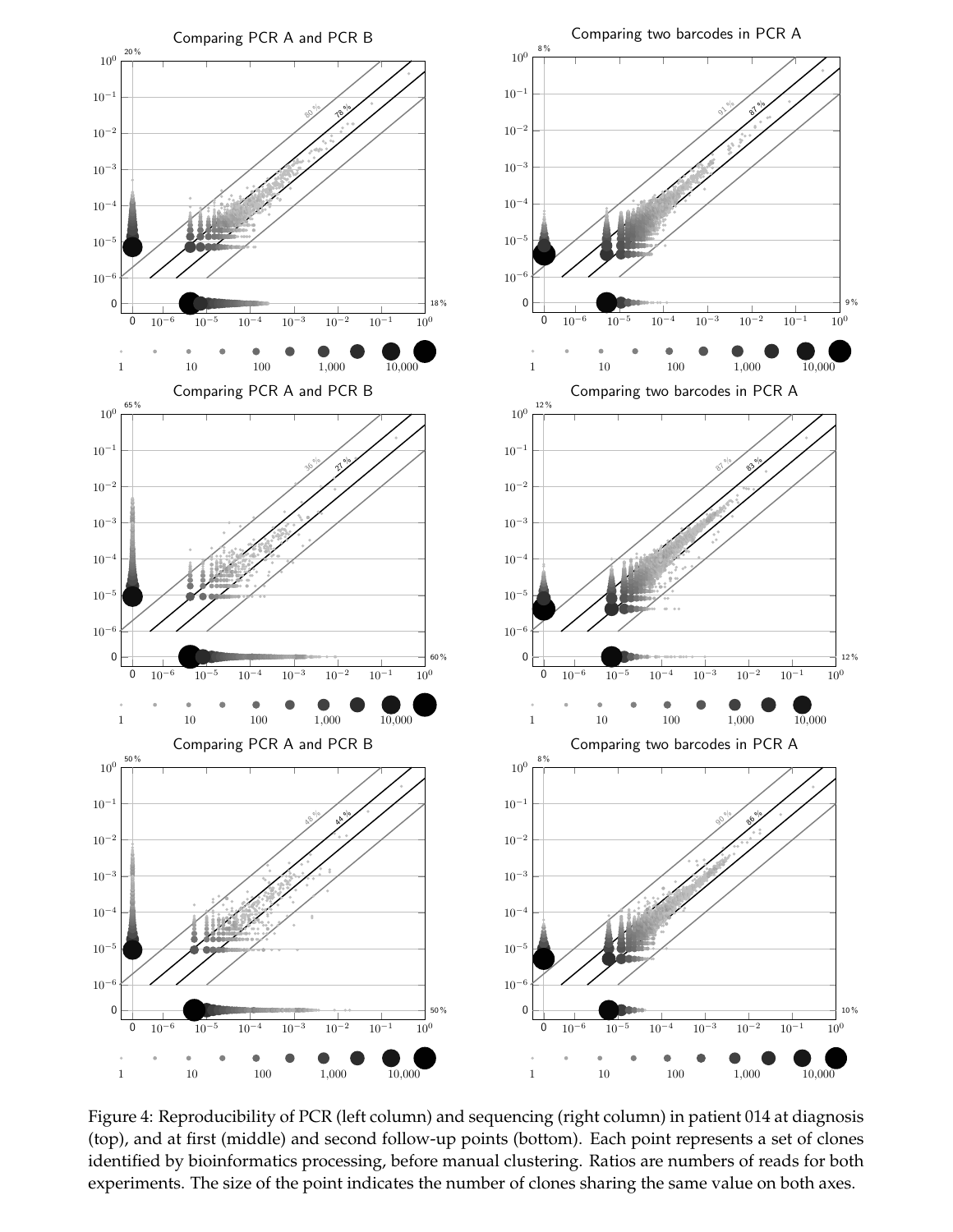# **Supplementary Material**

### *Raw data on the patient 063*

The raw sequence files (.fastq.gz) for the patient 063 (TRG+IGH, diagnosis + follow-ups at days D48, D90, D263 and D308) can be accessed at [http://www.vidjil.org/data/#2016-lr.](http://www.vidjil.org/data/#2016-lr)

### *Results on the seven other patients*

The interactive visualization of the clonal populations of the seven patients not described in the main text can be accessed at [http://www.vidjil.org/data/#2016-lr.](http://www.vidjil.org/data/#2016-lr) In the following we denote by "main clone" the clone identified at diagnosis by conventional technique and then followed by ASO-PCR.

**Patient 009 (TRG).** The major clone is stable on the two follow-up points, above 1%.

**Patient 011 (TRG).** Two clones have similar evolution. Their relative concentration do not evolve much from first follow-up (below  $10^{-3}$ ).

**Patient 012 (IGH).** The main clone is below 10<sup>-4</sup> in HTS (neg in qPCR) for the two follow-ups but it is still present.

**Patient 014 (IGH).** The main clone is above  $10^{-4}$ at first follow-up (but positive below  $10^{-4}$  with qPCR).

**Patient 099 (TRG).** Two different clones represent about 90% of the reads at diagnosis. They both decrease below 1% at D107.

**Patient 100 (TRG+IGH).** The major clone in IGH decreases below 10−<sup>3</sup> at D42, and another major clone at diagnosis (25%) completely disappears at D42. On TRG, all major clones identified at diagnosis disappear at the follow-up.

**Patient 101 (IGH).** The two major clones represent about 80% of the reads. Their concentration both drop below 10−<sup>4</sup> at D44.

Note that the concentrations were not evaluated by qPCR for the three last patients as the Sanger sequencing failed in those cases.

## *Pitfalls in differentiating between technical bias and biological mutations*

The four clones shown in Supplementary Material, Fig 3, all supported by more than 30,000 reads, only differed at two sites with homopolymeric mutations G / GGGG. However, it was not clear if these represented sequencing errors or biologically distinct clones. Given that Ion Torrent sequencers are prone to homopolymeric errors, and that the four curves showed parallel evolution (Supplementary Material, Fig 1), suggested that these were probably sequencing errors in specific sequences, which are a relatively common error with sequencers. However the follow-up points were sequenced in two independent runs several months apart. Moreover if these were sequencing errors, we would also expect to observe stretches of two and three Gs. It should also be noted that deleting three Gs, as observed in the sequences, did not induce a frame shift. For MRD follow-up, it may be interesting to follow the evolution of both the individual clones and the four sequences as a family. Based on the reproducibilities of PCR and HTS, we therefore assume that these differences were caused by PCR errors. However, it is not possible to provide a definite answer without replicating the PCR. Further sequencing of the sample using a high-fidelity enzyme confirmed that these were artefacts. The Vidjil web application allows followup and sample replicates to be analyzed. If the four sequences were clustered manually, the Vidjil web application would allow both evolutions to be plotted. It is important to note that, in practice, clustering such sequences in a single clone does not change the result by more than one log.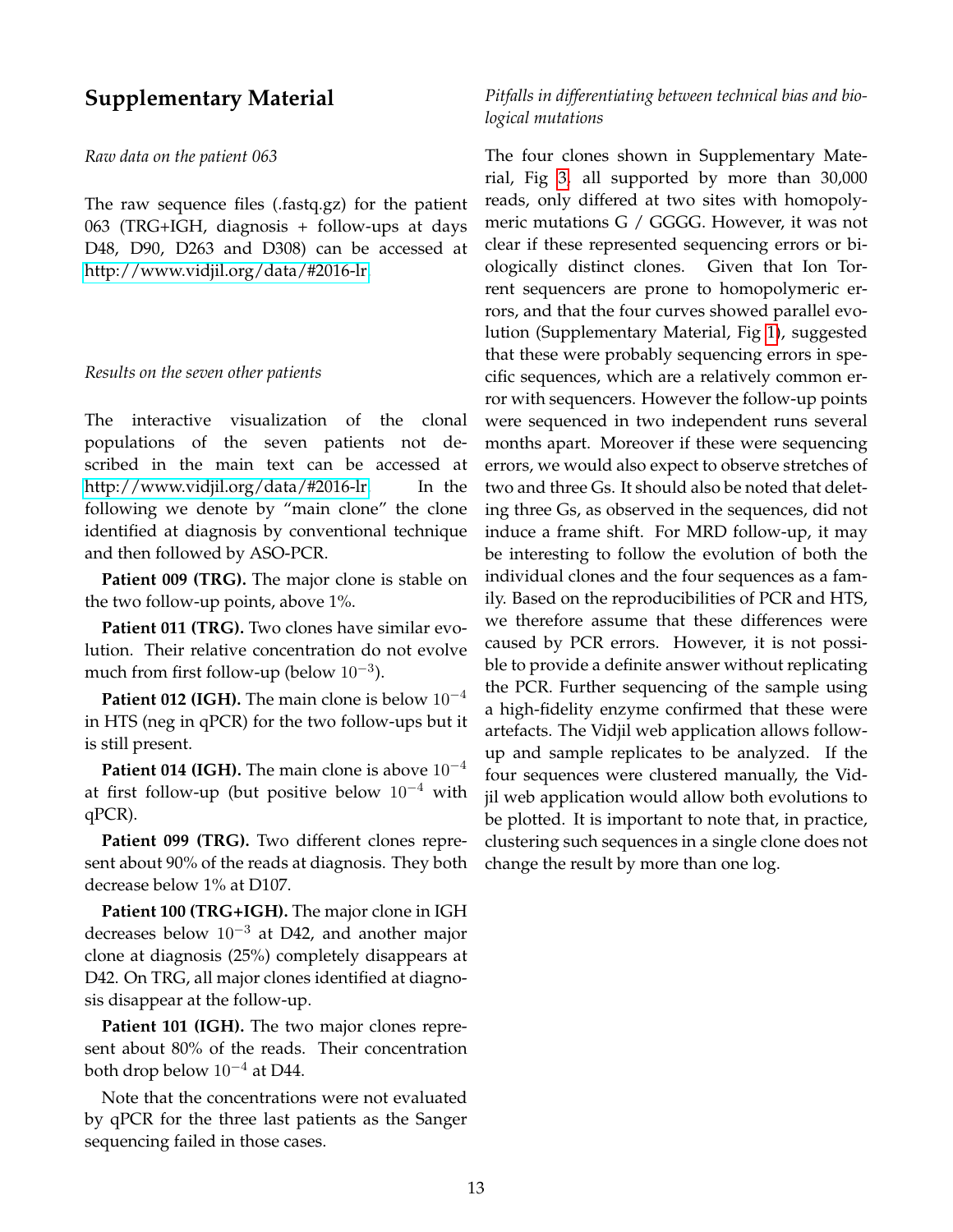| Patient | System |            | Samples                                            |
|---------|--------|------------|----------------------------------------------------|
| 009     | TRG    |            | D0, D115, D154                                     |
| 010     | TRG    |            | D0, D81, D413, D445, D475                          |
| 011     | TRG    |            | D0, D61, D92, D119                                 |
| 012     |        | IGH        | D0, D37, D100                                      |
| 013     |        | IGH        | D0, D60, D120, D246, D274                          |
| 014     |        | IGH        | D <sub>0</sub> , D <sub>38</sub> , D <sub>93</sub> |
| 063     | TRG    | IGH        | D0, D48, D90, D263, D308                           |
| 064     | TRG*   | IGH        | D0, D47, D403, D615, D711,                         |
|         |        |            | D741, D794, D837                                   |
| 099     | TRG    |            | D0, D107                                           |
| 100     | TRG    | IGH        | D <sub>0</sub> , D <sub>42</sub>                   |
| 101     |        | <b>IGH</b> | D <sub>0</sub> , D <sub>44</sub>                   |
| scale   |        | IG:H       | $D0 + 4$ dilutions                                 |

Table 1: All patients were sequenced at diagnosis (D0) and at some follow-up time points. The days indicated for follow-up samples are post diagnosis. <sup>∗</sup>Note that TRG in patient 064 was sequenced at five points (D0, D47, D615, D711, D837) with the previous protocol, reported in [30].

![](_page_14_Figure_2.jpeg)

Figure 1: Evolution of the four first IGHV6- 1\*01/IGHD4-11\*01/IGHJ4\*02 clones (raw data, before further clustering, sequences on Figure 3) for patient 064. Compare to Figure 1, bottom right.